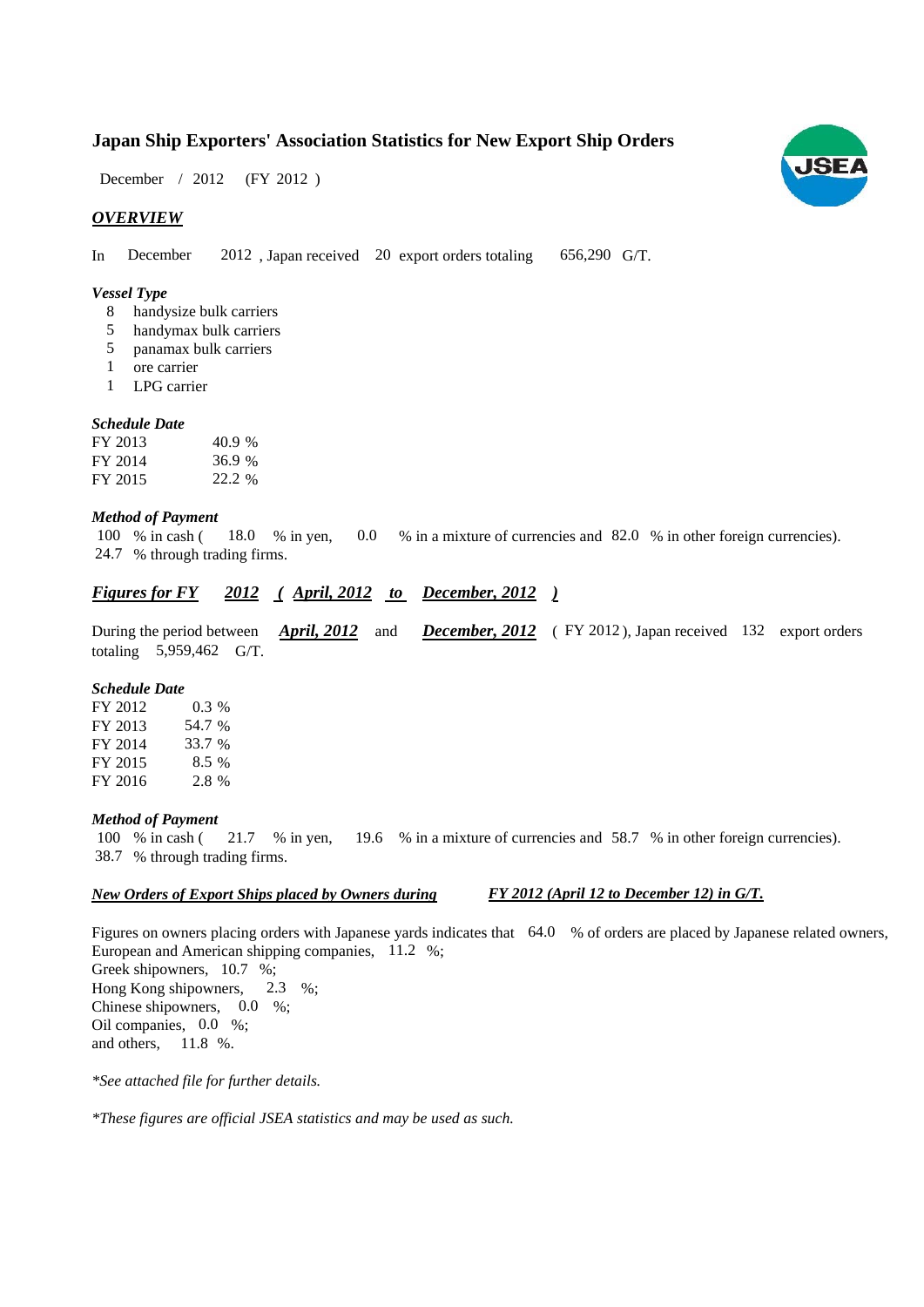## New Export Orders Placed in December 2012 (FY 2012) Based on Fiscal Year

| Description           |     | Apr 11 to Mar 12 | Apr 12 to Aug 12 |           | September 2012 |         | October 2012 |         | November 2012 |         | December 2012 |         | Apr 12 to Dec 12 |           | Jan 12 to Nov12 |           |
|-----------------------|-----|------------------|------------------|-----------|----------------|---------|--------------|---------|---------------|---------|---------------|---------|------------------|-----------|-----------------|-----------|
|                       | No. | G/T              | No.              | G/T       | No.            | G/T     | No.          | G/T     | No.           | G/T     | No.           | G/T     | No.              | G/T       | No.             | G/T       |
| <b>General Cargos</b> |     | 672.972          |                  | 9.998     |                | 261,600 |              | 143,000 |               |         |               |         |                  | 414.598   |                 | 535,148   |
| <b>Bulk Carriers</b>  | 176 | 6,650,098        | 44               | .541,395  |                | 403,539 | 14           | 753,990 | 22            | 897,150 | <b>19</b>     | 609,990 | 110              | 4,206,064 | 147             | 5,799,912 |
| Tankers               |     | 455,236          |                  | 1.039.100 |                | 243,500 |              | 5,800   |               | 4,100   |               | 46,300  |                  | 1,338,800 |                 | 1,791,936 |
| Combined Carriers     |     |                  |                  |           |                |         |              |         |               |         |               |         |                  |           |                 |           |
| Others                |     | 302,200          |                  |           |                |         |              |         |               |         |               |         |                  |           |                 |           |
| Total                 | 198 | 8,080,506        | 55               | 2,590,493 |                | 908,639 |              | 902,790 | 23            | 901,250 | 20            | 656,290 | 132              | 5,959,462 | 177             | 8,126,996 |
| FY 2012 / FY2011 (%)  |     | $*65.1$          |                  | 91.2      |                | 372.5   |              | 105.6   |               | 116.5   |               | 54.6    |                  | 100.8     |                 | ** 90.7   |
| In CGT                |     | 3,929,443        |                  | ,251,509  |                | 475,860 |              | 387,552 |               | 411,726 |               | 329,860 |                  | 2,856,507 |                 | 3,787,171 |

*Figures for shipbuilding orders of 500 G/T and over for export as steel vessels placed with JSEA members are covered.*

\*FY 2011/FY2010

\*\*Calendar Year 2012

JSEA (January 2013)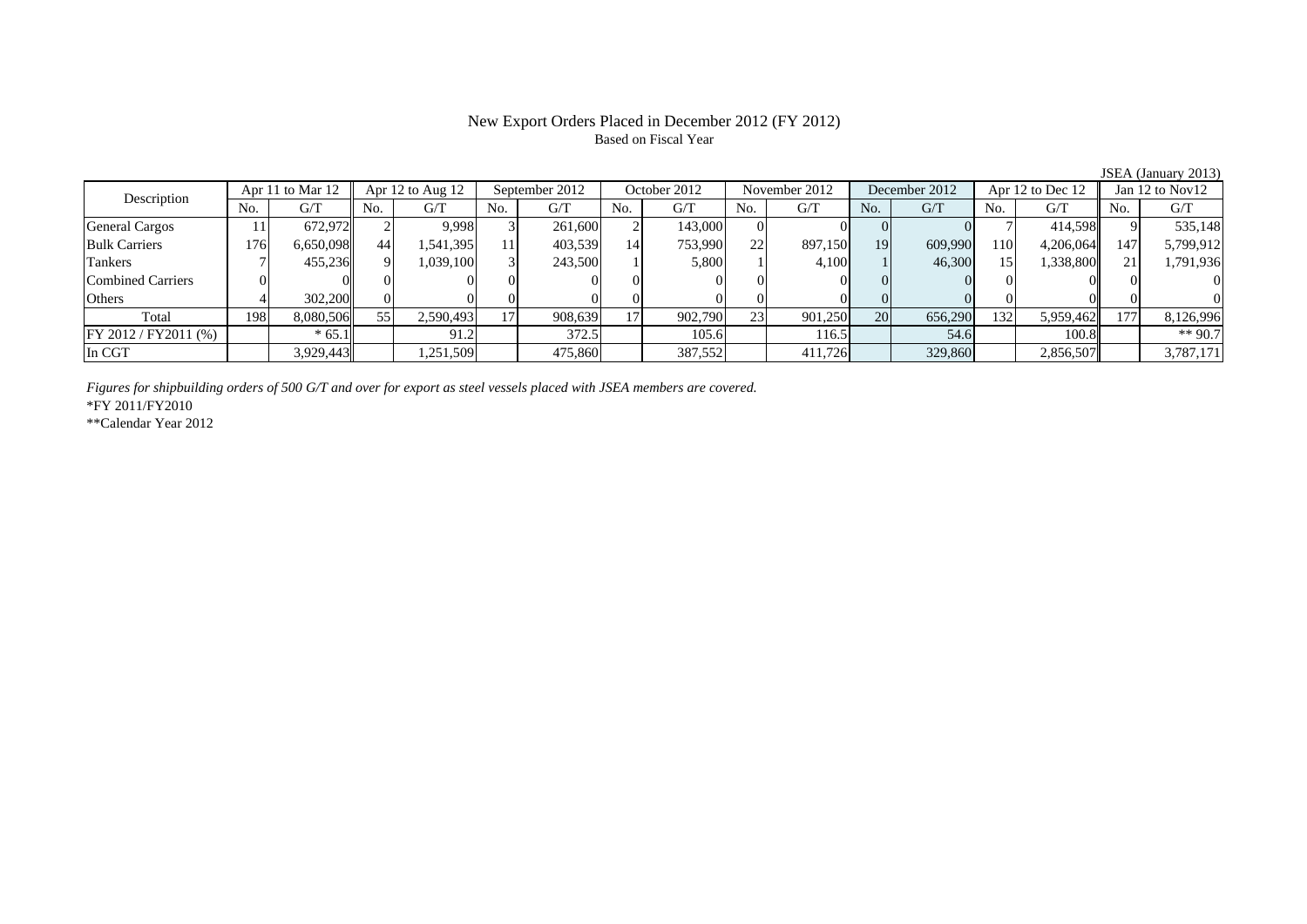## Export Ships Delivered in December 2012 (FY 2012) Based on Fiscal Year

| Description          |     | Apr 11 to Mar 12 |      | Apr $12$ to Aug $12$ |     | September 2012 |                 | October 2012 |                 | November 2012 |     | December 2012 |     | Apr 12 to Dec 12 |           | Jan $12$ to Dec $12$ |
|----------------------|-----|------------------|------|----------------------|-----|----------------|-----------------|--------------|-----------------|---------------|-----|---------------|-----|------------------|-----------|----------------------|
|                      | No. | G/T              | No.  | G/T                  | No. | G/T            | No.             | G/T          | No.             | G/T           | No. | G/T           | No. | G/T              | No.       | G/T                  |
| General Cargos       | 19  | 1.008.576        |      | 551.931              |     | 61.106         |                 | 59.583       |                 |               |     | 96,790        |     | 769.410          | 14        | 1,002,092            |
| <b>Bulk Carriers</b> | 279 | 1,594,200        | 1291 | 5,454,936            | 23  | 969,726        | 23 <sub>1</sub> | 830,748      | 15 <sup>1</sup> | 610,631       | 12  | 541,173       | 202 | 8,407,214        | 294       | 12,386,439           |
| Tankers              | 55  | 3,325,557        | 15   | 1.020.416            |     | 160,057        |                 | 87,732       |                 |               |     |               | 19  | 1,268,205        | <b>29</b> | 1,663,016            |
| Combined Carriers    |     |                  |      |                      |     |                |                 |              |                 |               |     |               |     |                  |           |                      |
| Others               |     |                  |      |                      |     |                |                 |              |                 |               |     |               |     |                  |           |                      |
| Total                | 353 | 15,928,333       | 152  | 7.027.283            | 25  | .190,889       | 27              | 978,063      | 15              | 610,631       | 13  | 637,963       | 232 | 10.444.829       | 337       | 15,051,547           |
| FY 2012 / FY2011 (%) |     | $*92.8$          |      | 112.4                |     | 68.5           |                 | 103.0        |                 | 41.2          |     | 70.9          |     | 92.3             |           | $*$ 91.5             |
| In CGT               |     | 7.084.729        |      | 3,059,271            |     | 500,834        |                 | 520,283      |                 | 285,867       |     | 278,450       |     | 4,644,705        |           | 6,713,808            |

*Deliveries of new shipbuilding orders of 500 G/T and over for export as steel vessels placed with JSEA members are covered.*

\*FY 2011/FY2010

\*\*Calendar Year 2012

JSEA (January 2013)